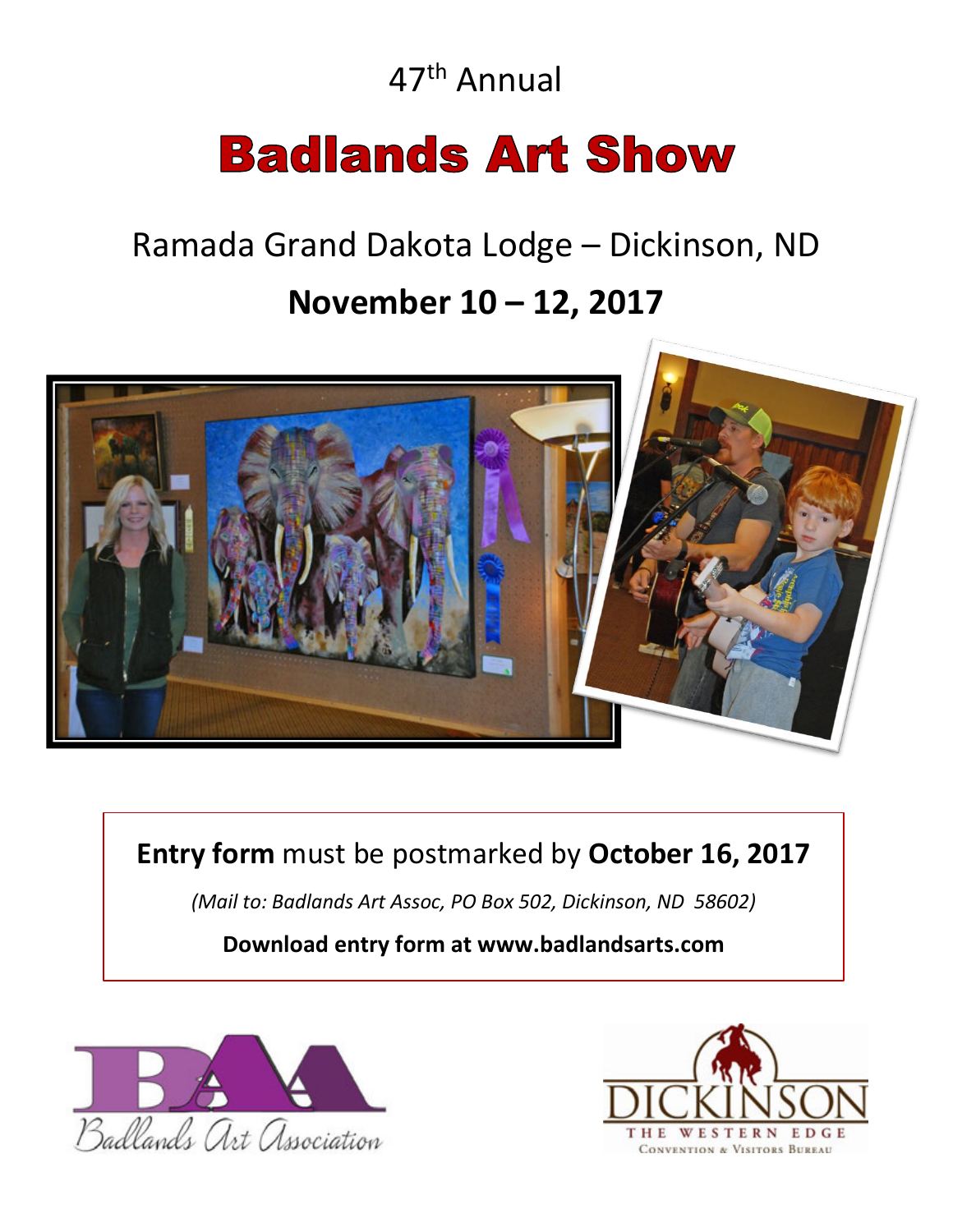### **Welcome to the 47th Annual Badlands Art Show**

The Badlands Art Show is an open show. An "open" show means that you do not have to pass a judge to get <u>in</u> the show. *The Badlands Art Association is a small group; this is our major event for the year. We do the show in order to offer artists of all abilities the opportunity to showcase their work and to give the public a chance to see the wide range of art being created in our area.*

**Student Division:** students may enter 2 pieces of art work; grades K-3, 4-6, 7-9 and 10-12. Entry fees are \$1 per piece entered. **For student entry forms contact: Jon Ross jon.ross@k12.nd.us Phone: 701/833-5544.**

**Eligibility:** Anyone over age 15 is eligible to enter up to 6 works of art in the Professional or Amateur Divisions. An Entry Fee will be charged per item entered, \$7 for Professional and \$5 for Amateur. Work deemed inappropriate for this exhibit will not be hung. Final decision for hanging will be the Registrar's.

*To the artists: all works must be created by you, the artist. No kits, patterns or prints are allowed. Copies and works created under instruction (a workshop or other) are permitted – BUT MUST BE LABELLED AS SUCH. How to do this? A copy (often of a famous work) might read*, Title: Mona Lisa (after daVinci). *Then your name as the artist would be on the Artist line. A work created "under instruction" – most often a workshop – would be titled* "Whatever the Title Is" *(with*  Name of Instructor). *For example,* Title: "Landscape" (with Sam Coleman) *Again*, *your name would be the Artist. If you have questions, contact the show chairperson, Darice Taylor, email: taylordarice@yahoo.com; phone # 701-290-5028.*

**Eight Categories** (for Professional Division Only. Please indicate on your entry form and on the label for each piece.)

| 1. DIMENSIONAL ART (sculpture, pottery, stained glass, fiber art) | <b>6. ACRYLIC</b>    |                       |
|-------------------------------------------------------------------|----------------------|-----------------------|
| 2. DRAWING                                                        | 4. PASTEL            | 7. OIL                |
| 3. MIXED MEDIA                                                    | <b>5. WATERCOLOR</b> | <b>8. PHOTOGRAPHY</b> |

**Restrictions:** Entries must be dry (no wet oil paintings!). All hanging entries must be gallery wrapped canvas or framed (dimensions no larger than 40 inches on either side). Canvases and frames must include SCREW EYES AND WIRE or they will not be displayed. NO ADHESIVE OR SAW-TOOTHED HANGERS.

**Sales:** All sales are handled by the registrar. A 15% commission will be charged and deducted from the sales price. If your work is not for sale, please indicate NFS (Not For Sale) on the entry form and label.

| <b>ENTRY FEES PAYMENT</b>                               | Ent              |
|---------------------------------------------------------|------------------|
|                                                         | Number           |
|                                                         | * Multiply       |
|                                                         | <b>Total ent</b> |
|                                                         | Member:          |
| Do you wish to be on our email list? Yes No             | if desir         |
| Do you wish to be a member of Badlands Art Association? | <b>TOTAL</b>     |
| [membership not required to enter show] Yes No          |                  |
| Membership for the 2018 calendar year is due now.       |                  |

| <b>Entry Fees "Calculator"</b>            |  |  |  |  |
|-------------------------------------------|--|--|--|--|
| Number of works entered:                  |  |  |  |  |
| * Multiply # of works by \$7/\$5 per work |  |  |  |  |
| Total entry fees due:                     |  |  |  |  |
| Membership (\$20.)<br>if desired)         |  |  |  |  |
| <b>TOTAL DUE:</b>                         |  |  |  |  |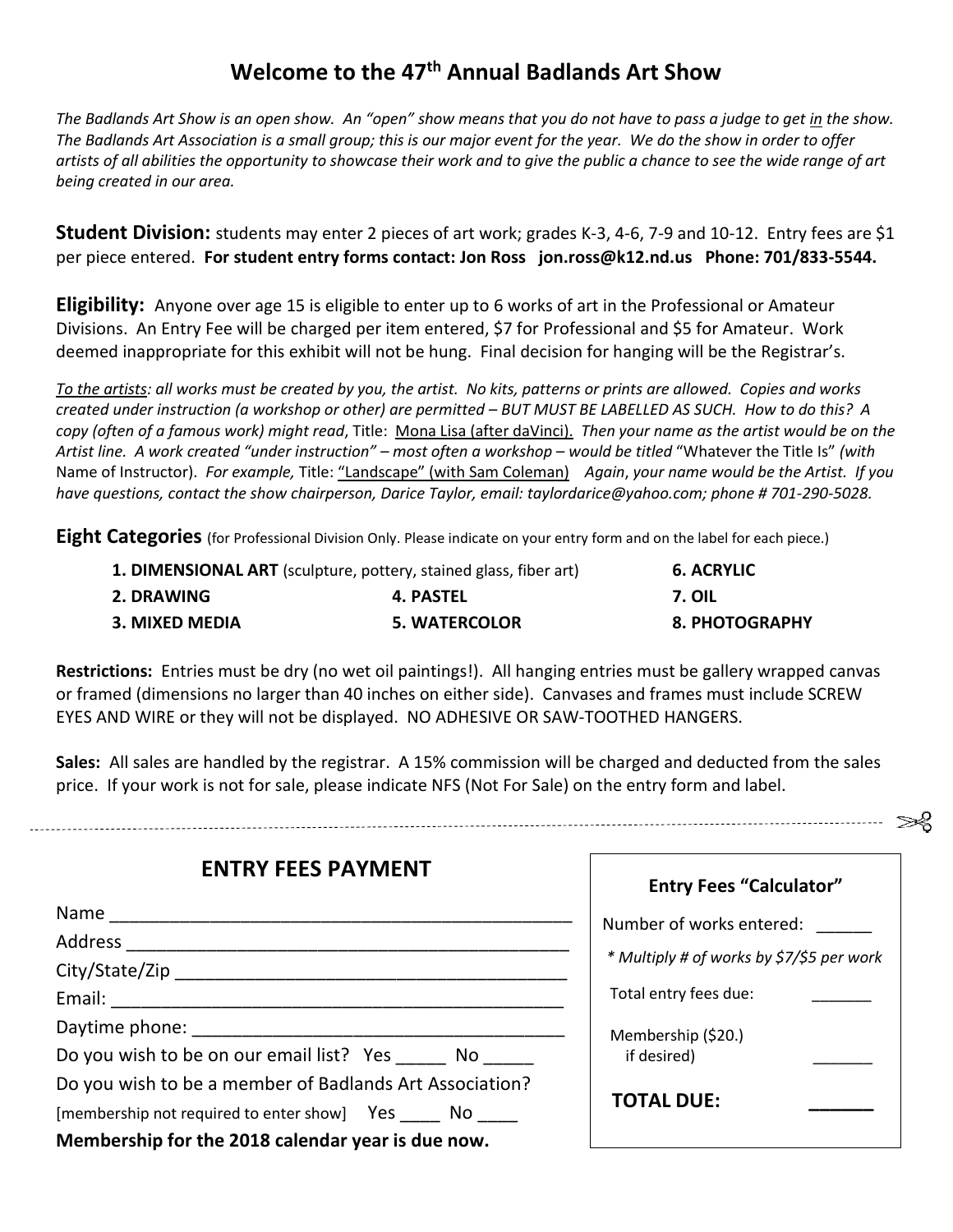#### **Awards**

#### *Cash awards will be given in both the Professional & Amateur divisions. Ribbons will be hung to identify winners in Professional, Amateur and Student divisions.*

|                                                        | <b>Professional Division:</b> |                                                                                                           |                       | <b>Amateur Division:</b> |      |
|--------------------------------------------------------|-------------------------------|-----------------------------------------------------------------------------------------------------------|-----------------------|--------------------------|------|
| <b>Best of Show</b>                                    | \$50                          | $1st$ Place                                                                                               | \$20                  | 4 <sup>th</sup> Place    | \$15 |
| In each category: (oil, acrylic, watercolor, pastel,   |                               | $2nd$ Place                                                                                               | 20                    | 5 <sup>th</sup> Place    | 10   |
| mixed media, drawing, photography, and<br>dimensional) | 3rd Place                     | 15                                                                                                        | 6 <sup>th</sup> Place | 10                       |      |
| 1 <sup>st</sup> Place                                  | \$35                          | <b>Additional recognition awards</b><br>People's Choice, Red Hat Society, Most Innovative,<br>Honor Award |                       |                          |      |
| $2nd$ Place                                            | 30                            |                                                                                                           |                       |                          |      |
| 3rd Place                                              | 25                            |                                                                                                           |                       |                          |      |

#### **Mailed Art Work**

Works of art may *only* be sent by parcel post, FedEx or UPS and will be received Mon., Nov 6 through Weds., Nov. 8, 2017. **Work must be shipped prepaid and enclose a return label and correct postage.** BAA is not responsible for return postage. **Send art works to:** Badlands Art Association, c/o JP Frame Shop, 6 Villard Street West, Dickinson, ND 58601

*If you have any questions about shipping your entries, please call Jeff or Peggy Anderson: 701/483-8295*

#### **Delivery of Art Work**

- $\triangleright$  Art work delivered in person will be accepted from 7 am to 5 pm, Thurs., Nov. 9, 2017 at the Ramada Grand Dakota Lodge, located at 532 15th St West. *It would be VERY helpful if larger pieces were delivered by Noon. This would help a lot in hanging the show in a visually appealing manner.*
- $\triangleright$  An identification label must be completed in full and securely attached to the back of each item entered.
- $\triangleright$  All hand-delivered entries must be picked up immediately following the show Sunday, Nov. 12, 2017 at 4:15 pm. **No works will be released before 4:15 pm.** We will not assume responsibility for works not removed on time. *BAA is not responsible for any artwork NOT picked up.* All sales are handled by the registrar.
- ➢ **Entries will not be insured by the BAA.** Every precaution will be taken to protect the artwork. Artists wishing to insure their work must make their own arrangements.

#### **Dates and Times to Remember**

- **Oct. 16** Entry registration mailed (postmarked)
- **Nov. 08** Shipped art works due
- **Nov. 09** Hand delivered works due at Ramada Grand Dakota Lodge
- **Nov. 10** Judging NO VISITORS
- **Nov. 10** 6:00 9:00 PM Opening Reception for artists and public
- **Nov. 11** 10:00 AM 4:00 PM Exhibition hours **Nov. 12** 10:00 AM – 4:00 PM Exhibition hours **Nov. 12** 4:15 PM – Pick up entries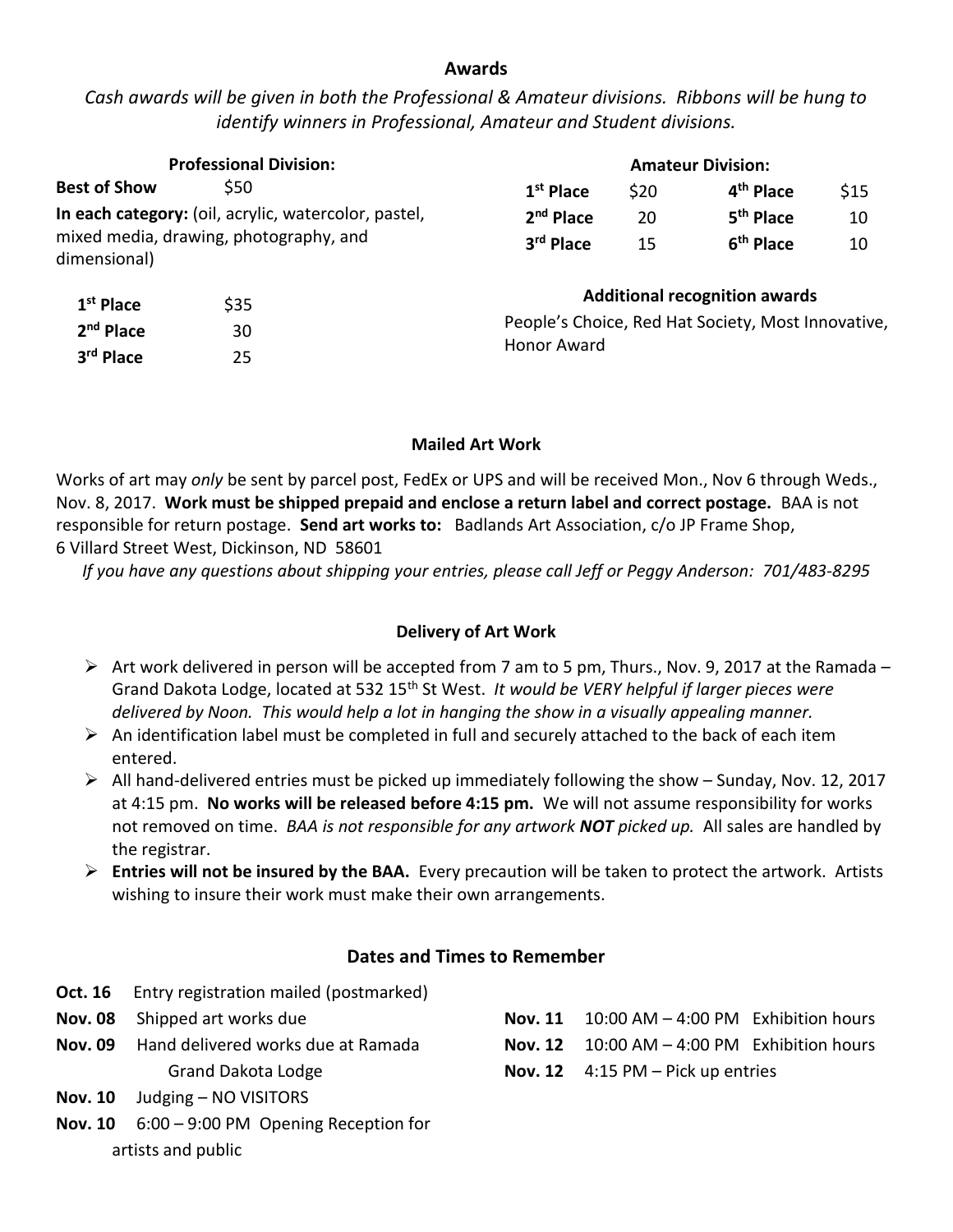| <b>2017 Badlands Art Show</b>                                                                                                                                                                                             | Art Work Labels [keep these; attach to entries]                                                                                                                                                                                                |  |
|---------------------------------------------------------------------------------------------------------------------------------------------------------------------------------------------------------------------------|------------------------------------------------------------------------------------------------------------------------------------------------------------------------------------------------------------------------------------------------|--|
| <b>Professional Division - Registration Form</b>                                                                                                                                                                          |                                                                                                                                                                                                                                                |  |
| Enter up to 6 works. Send the left side of this form in with your<br>entry fee. Make checks payable to "Badlands Art Association."                                                                                        | Artist's Name: ______________________________                                                                                                                                                                                                  |  |
|                                                                                                                                                                                                                           |                                                                                                                                                                                                                                                |  |
| Please print legibly!!                                                                                                                                                                                                    |                                                                                                                                                                                                                                                |  |
|                                                                                                                                                                                                                           |                                                                                                                                                                                                                                                |  |
|                                                                                                                                                                                                                           |                                                                                                                                                                                                                                                |  |
|                                                                                                                                                                                                                           |                                                                                                                                                                                                                                                |  |
|                                                                                                                                                                                                                           |                                                                                                                                                                                                                                                |  |
|                                                                                                                                                                                                                           |                                                                                                                                                                                                                                                |  |
|                                                                                                                                                                                                                           |                                                                                                                                                                                                                                                |  |
|                                                                                                                                                                                                                           |                                                                                                                                                                                                                                                |  |
|                                                                                                                                                                                                                           | Artist's Name: 1997                                                                                                                                                                                                                            |  |
|                                                                                                                                                                                                                           |                                                                                                                                                                                                                                                |  |
| (see previous page for categories) (sale price or NFS)                                                                                                                                                                    |                                                                                                                                                                                                                                                |  |
|                                                                                                                                                                                                                           |                                                                                                                                                                                                                                                |  |
|                                                                                                                                                                                                                           |                                                                                                                                                                                                                                                |  |
|                                                                                                                                                                                                                           |                                                                                                                                                                                                                                                |  |
|                                                                                                                                                                                                                           |                                                                                                                                                                                                                                                |  |
|                                                                                                                                                                                                                           |                                                                                                                                                                                                                                                |  |
|                                                                                                                                                                                                                           |                                                                                                                                                                                                                                                |  |
|                                                                                                                                                                                                                           |                                                                                                                                                                                                                                                |  |
|                                                                                                                                                                                                                           |                                                                                                                                                                                                                                                |  |
|                                                                                                                                                                                                                           |                                                                                                                                                                                                                                                |  |
|                                                                                                                                                                                                                           | Medium:                                                                                                                                                                                                                                        |  |
|                                                                                                                                                                                                                           |                                                                                                                                                                                                                                                |  |
|                                                                                                                                                                                                                           |                                                                                                                                                                                                                                                |  |
|                                                                                                                                                                                                                           |                                                                                                                                                                                                                                                |  |
|                                                                                                                                                                                                                           |                                                                                                                                                                                                                                                |  |
|                                                                                                                                                                                                                           |                                                                                                                                                                                                                                                |  |
|                                                                                                                                                                                                                           |                                                                                                                                                                                                                                                |  |
|                                                                                                                                                                                                                           |                                                                                                                                                                                                                                                |  |
|                                                                                                                                                                                                                           | <b>No Late Entries Please!</b>                                                                                                                                                                                                                 |  |
| Thank you for entering our show. Please read all rules<br>and procedures carefully. Your integrity and your<br>cooperation are essential to the success of the show.<br>I will abide by the rules and meet all deadlines. | We only have reserved space for artwork<br>accompanied by an entry form received by the<br>deadline of October 16. There is NO guarantee<br>there will be space available for any artwork<br>entered after the deadline. A penalty fee of \$15 |  |

X

*accompanied by an entry form received by the deadline of October 16. There is NO guarantee there will be space available for any artwork entered after the deadline. A penalty fee of \$15 per piece will be charged for late entries.*

Artist's signature \_\_\_\_\_\_\_\_\_\_\_\_\_\_\_\_\_\_\_\_\_\_\_\_\_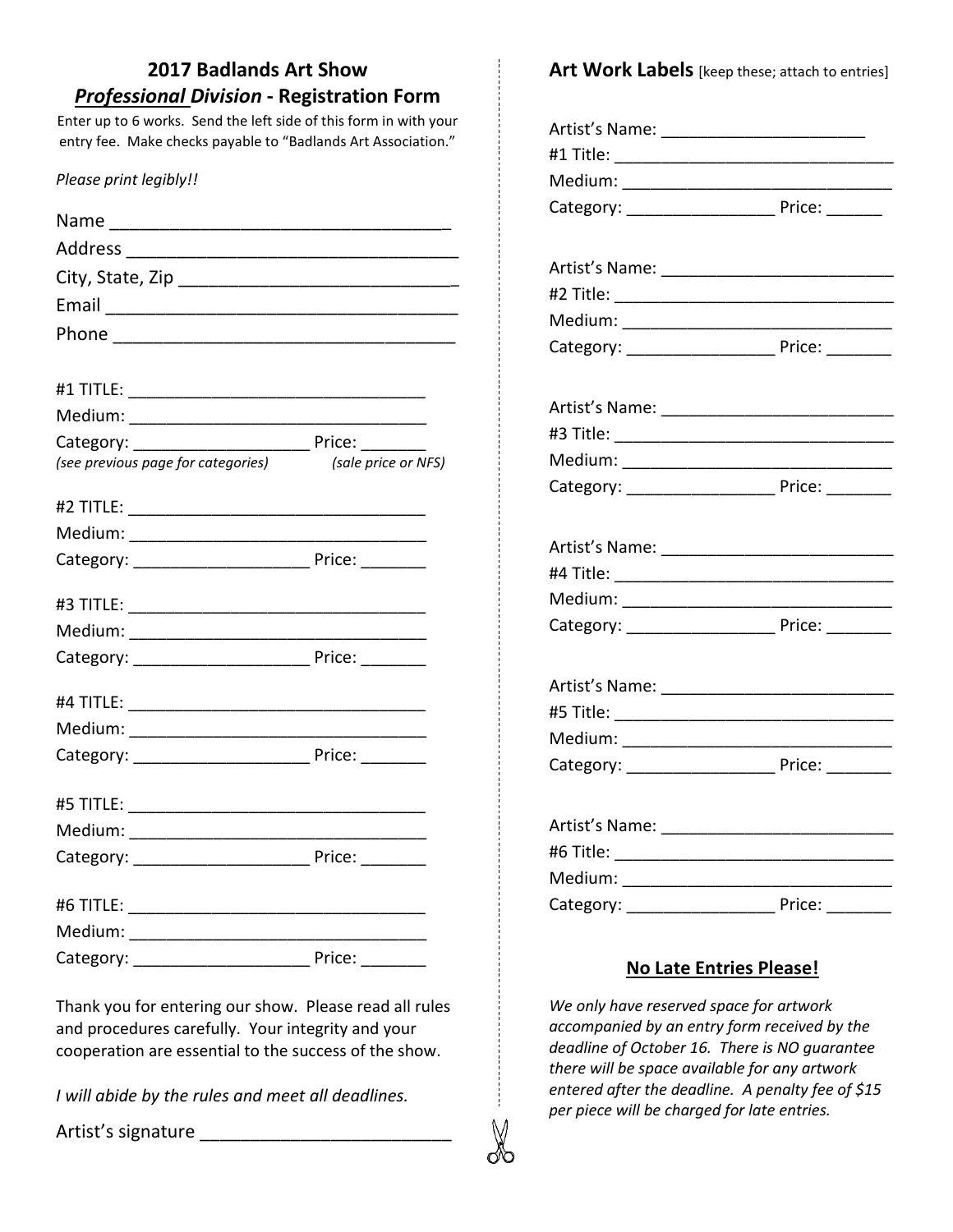| <b>2017 Badlands Art Show</b>                                     | Art Work Labels [keep these; attach to entries] |
|-------------------------------------------------------------------|-------------------------------------------------|
| <b>Amateur Division - Registration Form</b>                       |                                                 |
| Enter up to 6 works. Send the left side of this form in with your |                                                 |
| entry fee. Make checks payable to "Badlands Art Association."     |                                                 |
| Please print legibly!!                                            |                                                 |
|                                                                   | Price: $\_\_$                                   |
|                                                                   |                                                 |
|                                                                   |                                                 |
|                                                                   |                                                 |
|                                                                   |                                                 |
|                                                                   |                                                 |
|                                                                   |                                                 |
|                                                                   |                                                 |
|                                                                   |                                                 |
| Price: (sale price or NFS)                                        |                                                 |
| (There are No categories for the Amateur division)                |                                                 |
|                                                                   |                                                 |
|                                                                   |                                                 |
|                                                                   |                                                 |
|                                                                   |                                                 |
|                                                                   |                                                 |
|                                                                   | Price: $\_\_$                                   |
|                                                                   |                                                 |
| Price: $\_\_$                                                     |                                                 |
|                                                                   |                                                 |
|                                                                   |                                                 |
|                                                                   |                                                 |
|                                                                   | Price:                                          |
|                                                                   |                                                 |
|                                                                   |                                                 |
| Price: $\_\_$                                                     |                                                 |
|                                                                   |                                                 |
|                                                                   | Price: $\_\_$                                   |
|                                                                   |                                                 |
|                                                                   | <b>No Late Entries Please!</b>                  |
|                                                                   |                                                 |

X

*We only have reserved space for artwork* 

*per piece will be charged for late entries.*

*accompanied with an entry form received by the deadline of October 16. There is NO guarantee there will be space available for any artwork entered after the deadline. A penalty fee of \$15* 

Thank you for entering our show. Please read all rules and procedures carefully. Your integrity and your cooperation are essential to the success of the show.

*I will abide by the rules and meet all deadlines.*

Artist's signature \_